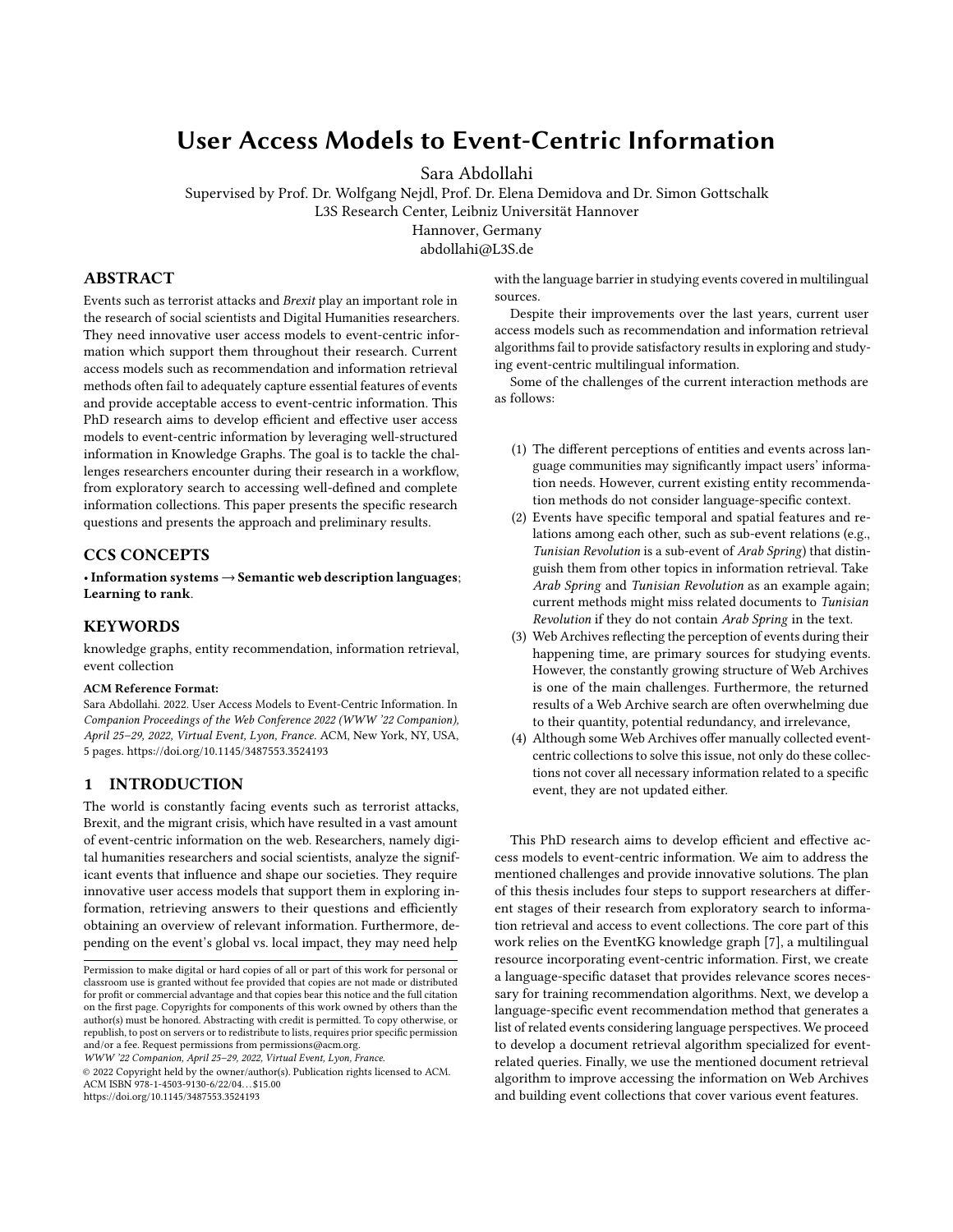<span id="page-1-0"></span>WWW '22 Companion, April 25–29, 2022, Virtual Event, Lyon, France. Sara Abdollahi



Figure 1: An example knowledge graph with information about two events

## <span id="page-1-1"></span>2 PROBLEM AND RESEARCH QUESTIONS

The main goal of this thesis is to design and develop user access models to event-centric information. Such models aim at supporting users (e.g., researchers) on different steps of researching events. This work's core hypothesis is that by leveraging the representation of events and their features in knowledge graphs, we could capture related information in different information sources like documents.

This thesis is formed around the following research questions:

- (RQ1) How can we develop event-centric and multilingual datasets to help us with training and evaluation of interaction methods?
- (RQ2) How can we develop recommendation methods that suggest events in a language-specific context?
- (RQ3) How can current document retrieval algorithms incorporate event-centric information extracted from knowledge graphs to improve final results?
- (RQ4) How can we create event collections from large sources like Web Archives that cover essential features of events as well as their temporal course?

This work largely relies on knowledge graphs that are formally defined as follows:

Definition 2.1. A knowledge graph is a network of nodes representing real world entities (e.g., persons, places and events) and their semantic types, properties, and relationships.

Figure [1](#page-1-0) demonstrates an example knowledge graph representing information for the event Arab Spring. As shown in this figure, this event has happened in Tunisia and Egypt and Tunisian Revolution is its sub-event.

## 3 RELATED WORKS

This PhD research relates to several research areas, which we briefly discuss in this section.

#### 3.1 Cross-lingual Analysis

Analyzing multilingual web information has been studied in several works such as [\[13,](#page-4-2) [23\]](#page-4-3). Wikidata, the most important publicly available multilingual source in terms of the number of languages and users, has been analyzed in many studies [\[2,](#page-4-4) [6,](#page-4-5) [16\]](#page-4-6) which explore cross-lingual differences in it. Rogers [\[22\]](#page-4-7) analyzes bias and linguistic points of view regarding a controversial event. Hale [\[9\]](#page-4-8) analyzes the editing behavior in a multilingual setting and Samoilenko et al. [\[24\]](#page-4-9) show the reflection of cross-cultural similarities in the process of collective archiving knowledge on Wikipedia.

#### 3.2 Entity and Event Recommendation

Entity recommendation is the task of recommending a ranked list of entities to the user query. Blanco et al. [\[4\]](#page-4-10) present the Spark system that provides a ranking of the entities related to the user query combining several signals from a variety of data sources. Moreover, Ni et al. [\[19\]](#page-4-11) propose an embedding-based entity recommendation framework for Wikipedia using an architecture of multiple layered graphs. Zhang et al. [\[33\]](#page-4-12) propose time-aware entity recommendation (TER), which allows users to restrict their interests of entities to a customized time range. Tran et al. [\[27\]](#page-4-13) extend TER by incorporating topic and time and propose contextual relatedness among entities using embedding techniques. The user interest, preference and serendipity have also been studied in some other works [\[3,](#page-4-14) [12\]](#page-4-15). Unlike the approaches mentioned above, we leverage structured information from knowledge graphs and consider information needs and the specific context of language communities.

## 3.3 Document Retrieval

Document retrieval is the task of finding stored documents according to their relatedness to the user query. Using external information from knowledge graphs in document retrieval, has gained attention in recent years. Liu et al. [\[15\]](#page-4-16) present the Entity-Duet Neural Ranking Model (EDRM), which introduces knowledge graphs to neural search systems. Xiong et al. [\[30\]](#page-4-17) propose a framework for utilizing knowledge bases in information retrieval. This work considers words and entities from knowledge graphs equally important and represents the query and documents. Xiong et al. [\[31\]](#page-4-18) introduce JointSem, which combines query entity linking and entity-based document ranking. This model is trained by an LTR model using document relevance labels. Xiong et al. Furthermore, Explicit Semantic Ranking [\[32\]](#page-4-19), a ranking technique leverages knowledge graph embedding and ranks entities and documents based on their semantic connections from their knowledge graph embedding. In our work, we use information from EventKG to expand the initial query and employ it in BERT-based document retrieval methods.

## 3.4 Exploring Web Archives

Exploring Web Archives and returning related results to users' information needs have been studied recently and many works have tried to improve the effectiveness of user experience and final results. Some works [\[14,](#page-4-20) [25\]](#page-4-21) have focused on search interfaces. Some other approaches consider temporal aspects in searching and providing results: Holzmann et al. [\[11\]](#page-4-22) present an approach to searching Web Archives based on temporal link graphs and corresponding anchor texts. Moreover, historian's information seeking behavior has been analyzed in [\[26\]](#page-4-23). Furthermore, Holzmann et al. [\[10\]](#page-4-24) propose a tag-based temporal search engine for Web Archives. Using non-content evidence such as file headers, links and URL strings instead of full content of documents has been studied in [\[28\]](#page-4-25). In terms creating document collections from Web Archives, Nanni et al. [\[17\]](#page-4-26) use relevant concepts and entities as relevance indicators and employ embedding techniques in an LTR method to provide a final rank list of documents. Gossen et al. [\[5\]](#page-4-27) present an approach based on focused crawling of Web Archives to create event-centric collections without requiring any full-text indices.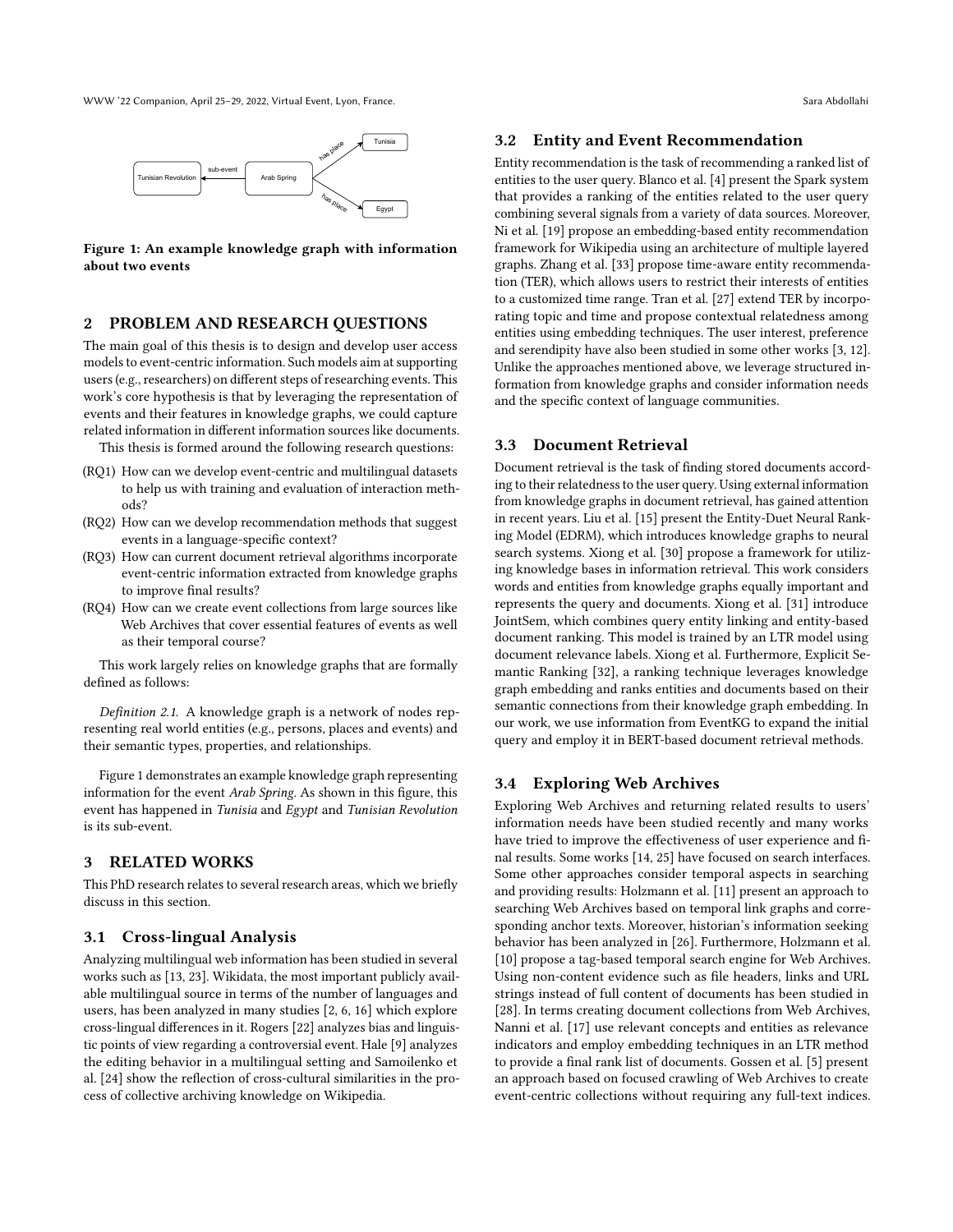Compared with these event collection works, our proposed approach tries to cover important features and information of an event, especially sub-events in the final collections.

### 4 APPROACH

We intend to design a unified workflow that supports researchers at different stages of their research as follows:

- Exploratory Search: At the first stages of their research, researchers need to explore information to gain insight into the topic.
- Information Retrieval: Next, researchers seek documents relevant to their information needs.
- Accessible Event Collections: Finally, they need a collection of documents as a comprehensive reference covering all essential information related to an event.

To answer the research questions in the previous section and design the workflow as mentioned earlier, we will provide the following contributions:

- (C1) A multilingual dataset that reflects the language-specific relevance of events and their relations. This dataset aims to provide a reference source to train and evaluate languagespecific recommendation methods and addresses RQ1.
- (C2) A language-specific event recommendation method (as a solution for RQ2) that aims to recommend events relevant to the user query in a language-specific context.
- (C3) A document retrieval algorithm that employs event-centric features from knowledge graphs into document retrieval task to get event-related documents. This component solves RQ3.
- (C4) An event collection algorithm that utilizes the former document retrieval algorithm on Web Archives to build comprehensive collections covering all essential event features. This component addresses RQ4.

Figure [2](#page-3-0) demonstrates the components and external resources used to develop them. We start by creating a language-specific dataset (C1) in Step 1, then we develop a language-specific event recommendation method (C2) in step 2. We proceed to step 3 by creating an event document retrieval method (C3) and finally we build event collections (C4) at step 4. In terms of external resources, we utilize Wikipedia Clickstream, EventKG, Ms-Marco dataset and Web Archives. These components aim at improving results compared to their baselines regarding corresponding evaluation metrics.

## <span id="page-2-0"></span>5 METHODOLOGY

In this section, we describe the different steps involved in the overview shown in Figure [2.](#page-3-0)

#### 5.1 Step 1: Language-specific Dataset

At the first step, we aim to create a language-specific dataset that provides relevance scores among entities and events in a language context. Such values are derived by normalizing click counts in the Wikipedia Clickstream of one language regarding click counts in all languages[\[1\]](#page-4-28). We use this dataset later to train and create interaction methods like recommendation methods. We use two data sources to create this dataset: 1) the Wikipedia clickstream that reflects real-world user interactions with events and their relations within language-specific Wikipedia editions; and 2) the EventKG knowledge graph, a multilingual resource incorporating event-centric information extracted from several large-scale knowledge graphs.

## 5.2 Step 2: Language-specific Event Recommendation

In the second step, we develop an event recommendation method that generates a list of related events to the user's query in a language-specific context. In order to train this model, we create language-specific embeddings of entities and events. Then, we incorporate these embeddings along with spatio-temporal and linkbased features extracted from EventKG to train a Learning to Rank model that ranks events regarding their relevance to the query entity. We employ the dataset created in the previous step to train this LTR model.

In terms of evaluation in this step, we conduct two setups to assess the quality of results of language-specific recommendations. First, we assess the recommendation results using the relevance labels from the created language-specific dataset in step 1 as a ground truth. Second, we conduct a user study to assess the recommendation quality from the user's perspective. We evaluate the languagespecific event recommendation method against three baselines, which are publicly available, reproducible, and are adaptable to the novel task of language-specific event recommendation: Milne-Witten [\[29\]](#page-4-29), which models relatedness of entities based on links, as well as the embedding-based methods such as DeepWalk [\[20\]](#page-4-30) and Node2Vec [\[8\]](#page-4-31).

#### 5.3 Step 3: Event Document Retrieval

A search for an event such as Arab Spring should return documents covering all aspects of it and its temporal evolution. Accordingly, we intend to develop an event document retrieval method in step 3 that considers event-centric information from EventKG as external information to expand query and incorporates it into the document retrieval task. First, we create Ms-Marco-Event, a training dataset using EventKG and Ms-Marco [\[18\]](#page-4-32). Microsoft Machine Reading Comprehension (MS MARCO) - is a large-scale real-world reading comprehension dataset in which queries are collected through Bing or Cortana, and the related documents to the queries are annotated by crowd-sourcing. To create this specialized dataset, we choose queries centering around events using textual information of all events from EventKG.

This document retrieval method builds upon neural document re-ranking algorithms utilizing large pretrained language models such as BERT. The main contribution is incorporating event-centric features from EventKG, namely triples, sub-event information, temporal, and other essential information to expand initial query. Our intuition is that event-centric information extracted from EventKG plays an essential role in representing queries and would improve the final ranking results.

To evaluate the document retrieval task, we employ the previously mentioned Ms-Marco-Event dataset and will compare the results against three groups of document retrieval methods as follows: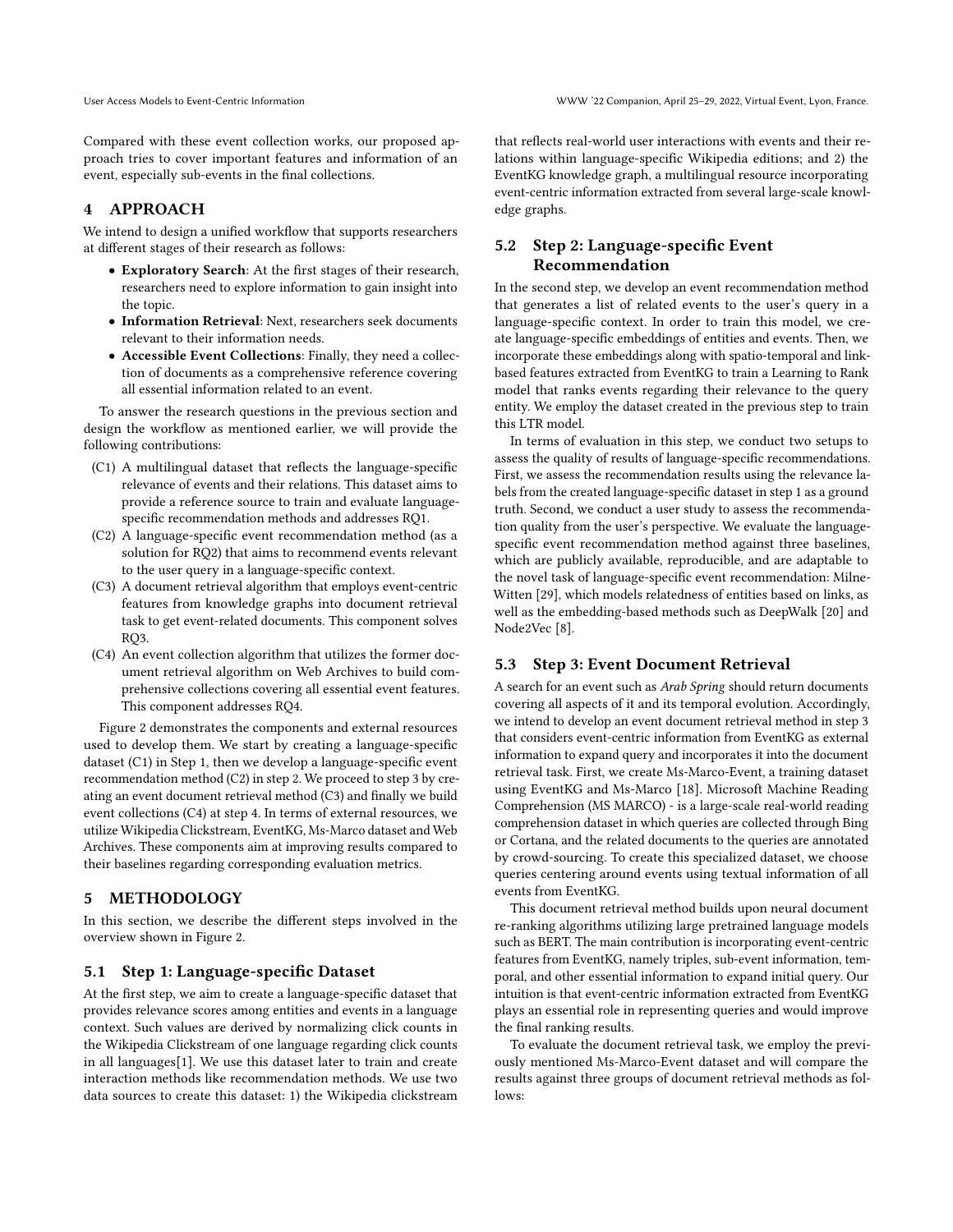<span id="page-3-0"></span>

Figure 2: Steps of the developing user access models to event-centric information

- (1) Recent neural document retrieval algorithms that employ large pretrained language models like BERT,
- (2) Document retrieval algorithms that use knowledge graphs as external information,
- (3) Traditional information retrieval algorithms such as BM25 [\[21\]](#page-4-33).

#### 5.4 Step 4: Event Collections

Finally, in the last step, we will employ event document retrieval method, developed in step 3, to build comprehensive collections from Web Archives that researchers could use to research events. This framework starts by collecting the initial document set from Web Archives using the keyword search interface of Web Archives. Since the documents of search results are mostly unavailable or inaccessible in a timely manner, we employ the snippets of each document. These snippets contain a part of the documents having query terms. After collecting these sets, we will use the previous algorithm to re-rank the initial collection and select the top most related documents. To make sure that we have a comprehensive final collection we will use various features of events as follows:

- We ensure to query all sub-events (e.g., Arab Spring is the main event and we retrieve documents related to all subevents such as Tunisian Revolution too).
- Events have temporal and spatial features; Arab Spring as an example, lasted for a few years and spread to several countries. By taking temporal and spatial features into account, the final results would cover the temporal course of the events as well as their geographical movements.

To Evaluate the results of the last step, we will follow two settings:

- (1) Comparing our results with manually created event collections available in Web Archives,
- (2) User studies and expert interviews.

#### 6 RESULTS

In this section, we present the current status of the PhD and the results we had so far. To answer the research questions mentioned in section [2,](#page-1-1) we evaluate the proposed approaches over baselines and calculate improvements in terms of standard metrics.

As we discussed in Section [2,](#page-1-1) creating the language-specific dataset is essential for developing interaction methods such as recommendations. We have created the EventKG+Click dataset [\[1\]](#page-4-28) using EventKG knowledge graph and language-specific information on user interactions with events, entities, and their relations derived from the Wikipedia clickstream. The dataset includes German, French and Russian languages and covers information for

<span id="page-3-1"></span>about 40,000 events in each language. Table [1](#page-3-1) shows the statistics of this dataset. EventKG+Click is publicly available <sup>[1](#page-3-2)</sup>.

#### Table 1: Statistics of EventKG+Click

|                        |          |                 | German French Russian |
|------------------------|----------|-----------------|-----------------------|
| <b>Relevance Pairs</b> |          | 304.564 271.243 | 254, 910              |
| Events                 | 40, 223  | 46.557          | 33, 712               |
| <b>Source Entities</b> | 117, 281 | 104.331         | 97.212                |

We trained an LTR model using the EventKG+Click dataset to develop a language-specific event recommendation method using spatial, temporal, link-based, and latent embedding-based features. Our experiments on the EventKG+Click dataset demonstrate the effectiveness of our method in ranking events compared to the link-based and embedding-based recommendation baselines.

Table [2](#page-3-3) compares the nDCG scores of the ranking study for our approach against the link-based and embedding based baselines. Our approach is able to outperform the baselines in all three languages.

<span id="page-3-3"></span>Table 2: nDCG scores achieved by our approach and by three baselines in three languages in the ranking study

|              | nDCG Score |       |                |       |
|--------------|------------|-------|----------------|-------|
|              | German     |       | French Russian | Avg.  |
| Milne-Witten | 0.900      | 0.904 | 0.915          | 0.906 |
| Node2Vec     | 0.889      | 0.848 | 0.896          | 0.878 |
| DeepWalk     | 0.907      | 0.865 | 0.918          | 0.897 |
| Our Approach | 0.963      | 0.954 | 0.963          | 0.960 |

Since Wikipedia Clickstream, as the primary source of multilingual user interaction, covers only a fraction of events potentially relevant to a query entity, we conducted an extensive user study. This user study evaluated our approach to determine whether it can satisfy users' information needs by considering different criteria namely general and local audience. Our approach obtains the highest MAP@5 on relevance to the language audience in all languages.

Regarding the third stage of the pipeline, we have created the Ms-Marco-Event dataset specialized for event-related queries and

<span id="page-3-2"></span><sup>1</sup><https://github.com/saraabdollahi/EventKG-Click>